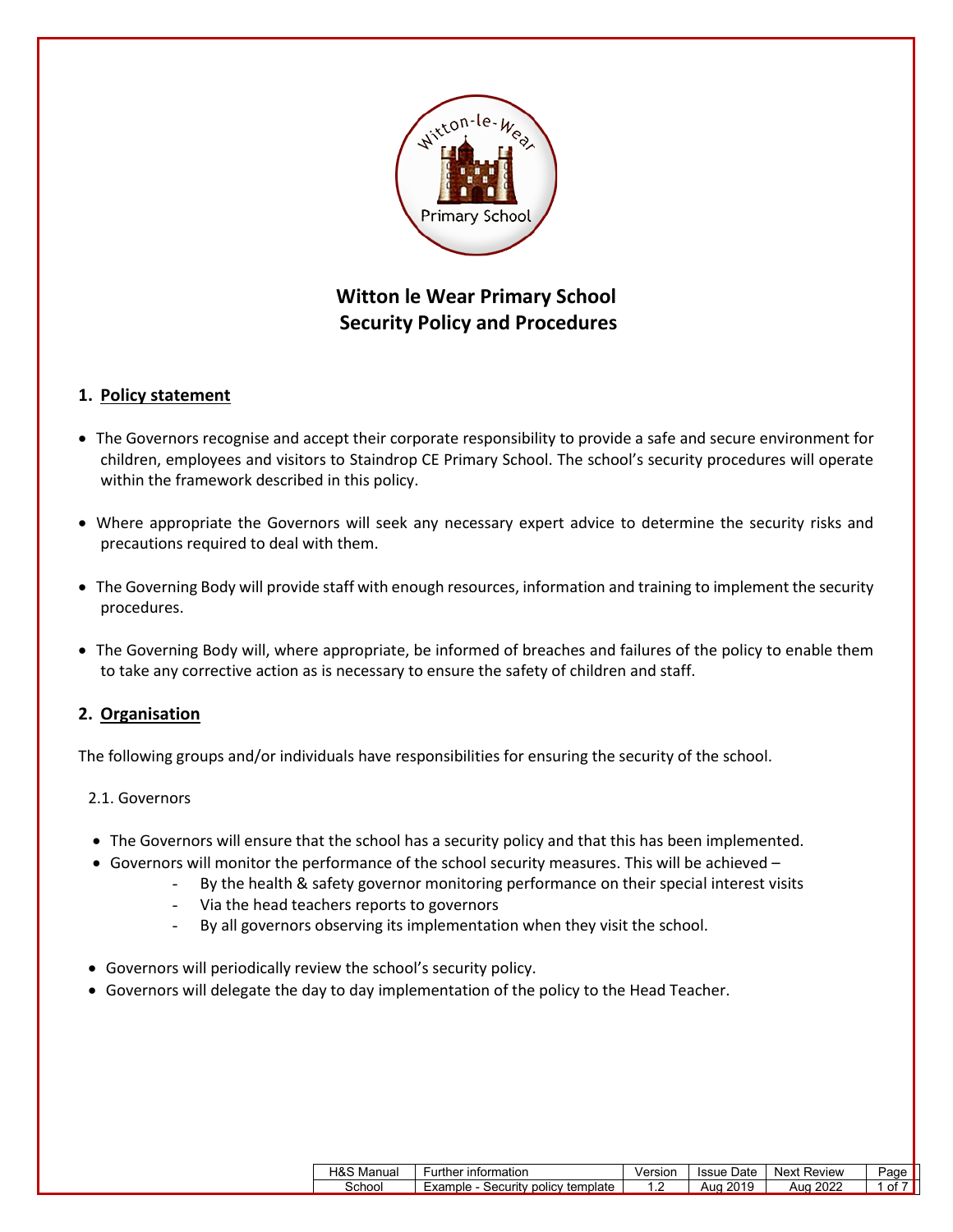#### **2.2 Head Teacher**

The head teacher will:

- Set up arrangements in school that comply with the security policy agreed by governors.
- Ensure that all staff within the school receive information, instruction and training in the security policy and procedures.
- Establish a system for the reporting, recording and investigation of breaches of the policy and take reasonable steps to prevent reoccurrence.
- Ensure that all visitors, contractors and agency staff adhere to the security policy.
- Monitor the implementation of the policy and security arrangements.

## **2.3 Staff**

- All staff will comply with this policy and the arrangements made by the Head Teacher to ensure the safety of children, employees and others on the school site.
- Those listed below have been given specific responsibilities for school security.

| <b>Security issue</b>                      | <b>Name</b>                   | <b>Specific Duties</b>           |
|--------------------------------------------|-------------------------------|----------------------------------|
| Agreeing and reviewing the school          | <b>Finance and Premises</b>   | • Agree policy                   |
| security policy                            | committee.                    | Review every 12 months           |
| Day to day implementation and              | Head Teacher / Office         | Inform staff                     |
| management of policy.                      | Manager/Caretaker             | Monitor performance              |
|                                            |                               | Review arrangements              |
| Securing school entrance/exits as detailed | Caretaker                     | Lock gates 9:00am and open at    |
| in this policy                             |                               | 3:15 <sub>pm</sub>               |
|                                            |                               |                                  |
| Checking the condition and maintaining     | Caretaker                     | Part of normal duties to check   |
| the safe operation of physical and         |                               | physical integrity of security   |
| electrical security devices (locks, gates, |                               | devices.                         |
| key pads, fences).                         |                               |                                  |
| Control of visitors                        | <b>Office Manager</b>         | Sign in to visitors book and all |
|                                            |                               | visitors are issued with a stick |
|                                            |                               | on visitor's label.              |
| Control of contractors                     | Office manager/ Caretaker     |                                  |
|                                            |                               |                                  |
| Security of money etc                      | Office manager                |                                  |
|                                            |                               |                                  |
|                                            |                               |                                  |
| Security risk Assessment                   | Head Teacher / Office Manager | Review annually and inform       |
|                                            |                               | govs of findings to use as part  |
|                                            |                               | of policy review                 |

#### **NOTE:** This table needs to contain your own schools specific information

| ୍ୟ&ଧ<br>Manual | ∵information<br>Further                          | Version | Date<br>Issue | Next<br>Review | Page |
|----------------|--------------------------------------------------|---------|---------------|----------------|------|
| School         | template<br>Example<br><b>DOIICV</b><br>Securitv | ں ا     | 2019<br>Aua   | 2022<br>Aud    | 0t   |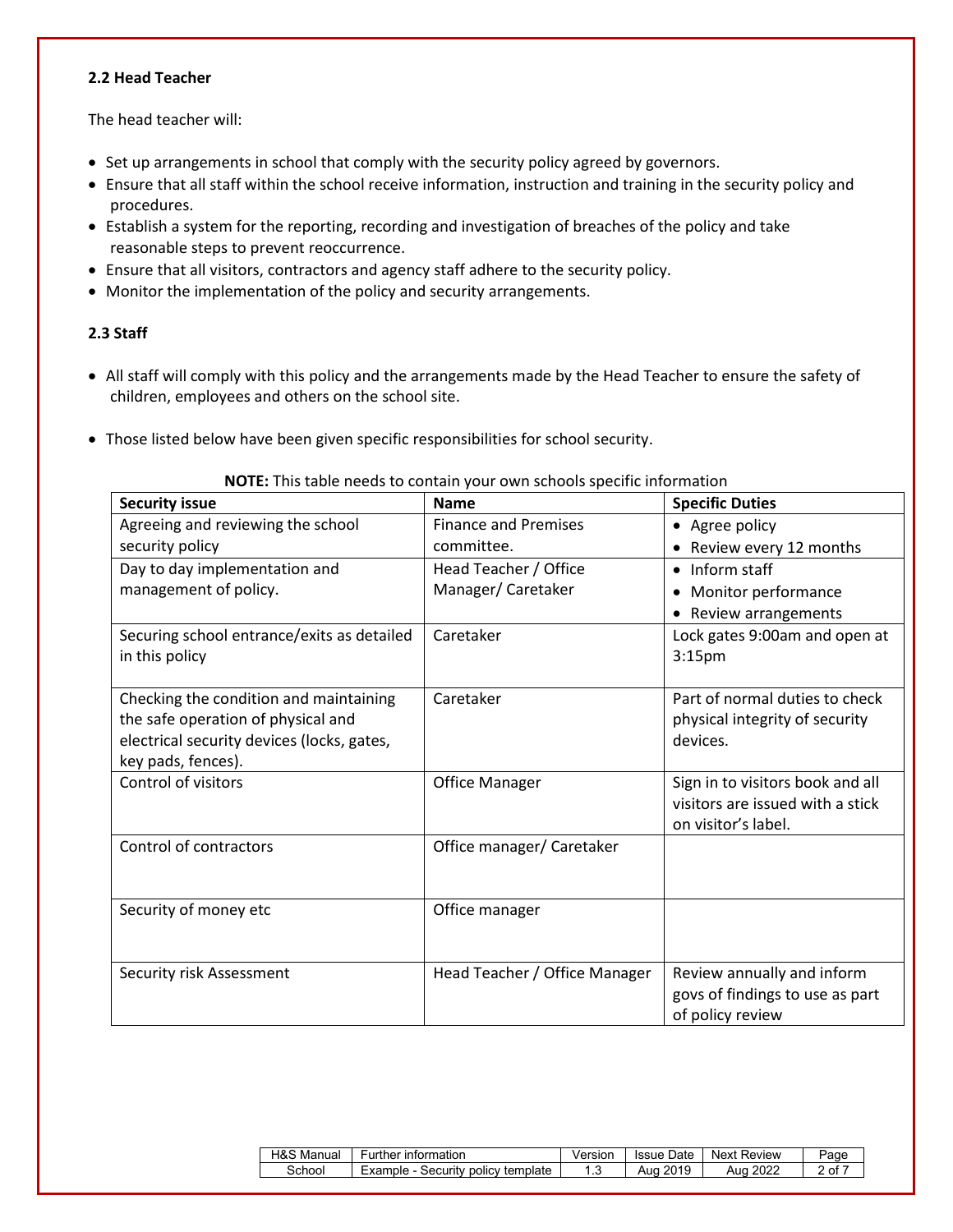## **2.4 Children**

- Children will be encouraged to exercise personal responsibility for the security of themselves and others.
- Children will cooperate with the arrangements made for the security of the school. Breaches of the school security arrangements are a breach of the school's Behaviour Policy.

# **3. Arrangements**

The school has agreed the following arrangements to ensure the safety and security of staff, pupils and other persons using the school premises.

## **3.1Information and Communication**

All staff must be aware of the school's security procedures, especially staff that have been given a specific role to play.

All staff inductions will include the school's security policy and will be recorded on the employees training profiles. Records of which are kept in the school's Risk Register.

These arrangements will be communicated to all third parties that use the premises and grounds. All will be expected to comply with the schools security arrangements as a condition of shared use of the building.

Parents will be informed about the school security arrangements and what is expected of them, e.g. when visiting the school or at handover times.

# **3.2Controlled access and egress during the school day**

Controlled access is a combination of measures to ensure that unauthorised visitors do not present an unacceptable risk to pupils or staff.

The extent of physical controls, such as fences, has been decided by a robust risk assessment of the likelihood of visitors presenting a risk and the reasonableness of the control measures needed to reduce this risk. Staindrop CE Primary School has, through risk assessment, balanced the need to remain a welcoming environment to the community and safeguarding pupils. The risk of pupils absconding and the potential for injury while doing so should be taken into account when desiging, installing and maintaining physical controls.

## **Buildings**

The school will take all reasonable efforts to restrict access to the building to prevent unauthorised access to children and ensure the personal safety of staff.

The access control procedures for the building are  $-$  (please complete with your own details, examples are given below)

- The main building has only single access entrance via entrance vestibule. Only authorised visitors allowed access via intercom on wall outside.
- The door can only be opened by access control.
- All doors except main entrance cannot be accessed duroing the school day.

| H&S<br>Manual | <b>Information</b><br>urther                     | Version | Date<br><b>Issue</b> | . Next "<br>Review | 'age |
|---------------|--------------------------------------------------|---------|----------------------|--------------------|------|
| choo          | template<br>Example<br>Security<br><b>DOIICV</b> | ں ا     | 2019<br>Aua          | Auc<br>ZUZZ        | ال   |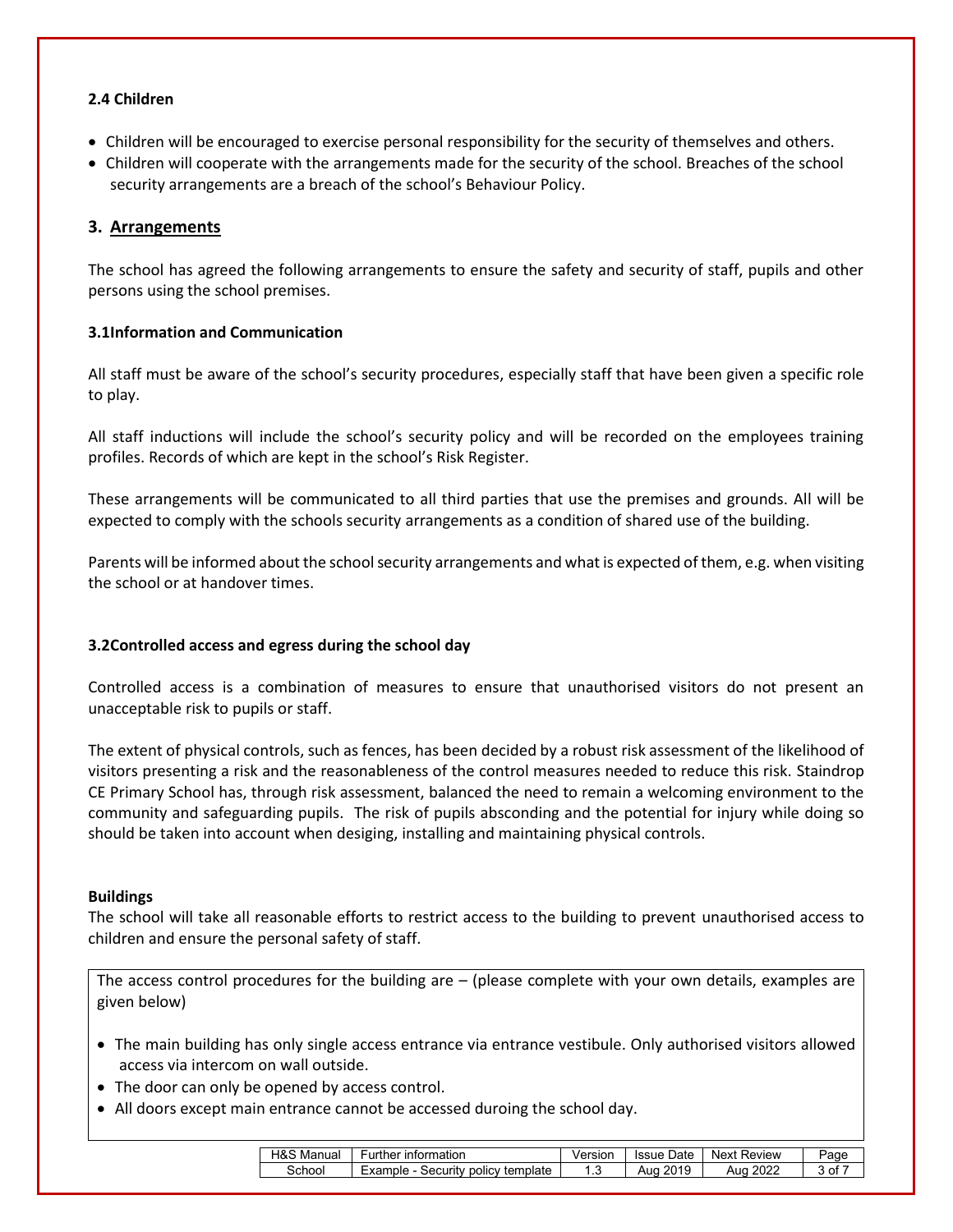#### **Grounds**

The following parts of the school have been secured by means of physical restrictions.

- Playground and school field at the rear are surrounded by secure fencing.
- The front of the school is fenced in and has an entry gate.

The following areas are accessible by the public but the risk is controlled with our school's supervision arrangements and how the school deals with visitors.

The access arrangements for the grounds are –

- School field access to school field for PE always under control of staff. Staff would professionally challenge any person not wearing a school visitor badge. The school field is surrounded by a fence.
- Lunchtime children use the playground and school field that is fenced in, Always under control of staff. Staff would professionally challenge any person not wearing a school visitor badge.
- Playground –This area is only used under staff supervision at break and lunch and staff will challenge visitors.

## **3.3 Early Years Outside Areas**

As pupils require access to the outside areas at all times there will always be a member of staff outside. The area is secure to the public.

## **3.4 Control of Visitors**

The control of visitors is a fundamental part of our school's security policy for the safeguarding of both people and property.

#### Our policy is that –

- All visitors report to the reception desk on arrival.
- All visitors are issued with a badge to be worn at all times. This includes parents, helpers, contractors, LA staff and any other person that is not school staff.
- Any person on site without a badge will be asked to accompany a member of staff to the reception desk or asked to leave the site.
- Any refusal will be reported immediately to the Head Teacher. Any aggression will be reported to the police.
- Visitors will not remove any items of school property without the express permission of school staff.
- For their own safety any authorised visitors will be given appropriate information on the school's health & safety procedures such as parking, fire safety and first aid.

| H&S<br>Manual | <b>Further</b><br>∶ information     | Version | <b>Issue Date</b> | <b>Next Review</b> | Page |
|---------------|-------------------------------------|---------|-------------------|--------------------|------|
| School        | Example<br>Security policy template | . . ب   | 2019<br>Aua       | 2022<br>Aua        | οt   |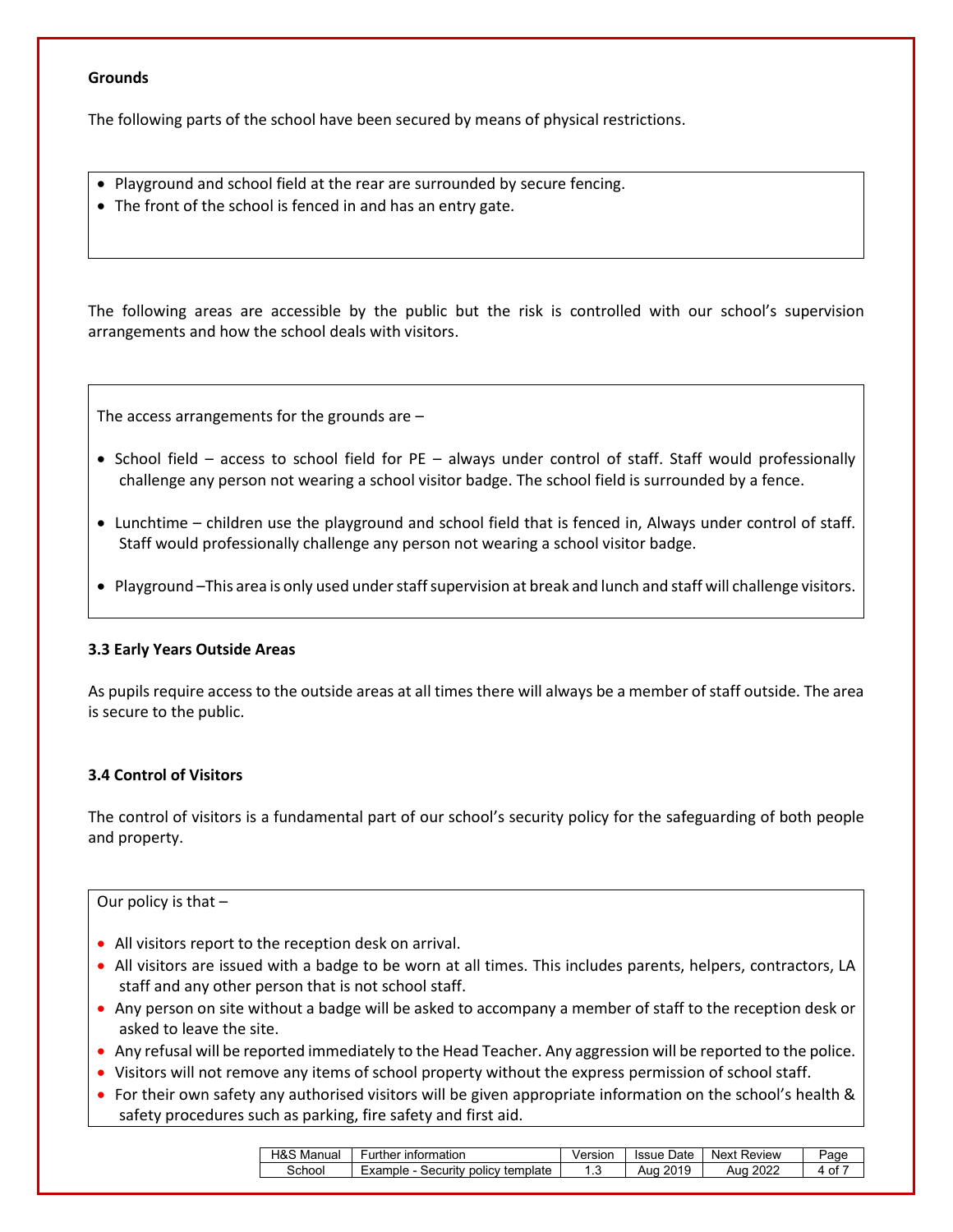## **3.5 Supervision of pupils**

The school's overall safeguarding strategy requires that at times the security of pupils is achieved by competent supervision by authorised school staff.

#### **Locations where supervision is part of our safeguarding procedures –**

School Gates – Gates are under supervision at start of school and end of school day.

## **Times of the day when supervision is part of our safeguarding procedures –**

- Start of school day as all the gates are open to allow access this area is supervised 8.45am to 9.00am. Parents have been informed of these arrangements and that supervision does not start till 8.45am.
- Lunchtime Children supervised by staff.
- End of School day school exits are supervised by staff

Our security arrangements also include the handover arrangements for the start and end of the school day.

- Drop off procedures Member of staff will greet child at the KS1 and KS2 gates from 8.45am 9.00am.
- Collection procedures Child will leave via KS1 or KS2 gate. Each exit will be supervised by an adult.

## **3.6 Cooperation with third parties, extended services and community groups**

Our school security arrangements have taken into account any other third parties that use the school building or grounds. In most circumstances the arrangements for the school in general will be equally applicable for the third parties involved. Below are the additional security measures that apply to the groups listed.

No third party use.

## **3.7 Supervision of contractors**

Contractors and maintenance personnel will not always have been DBS checked as they should not have unsupervised access to children. They will therefore be controlled as follows –

- All will be given school badges and be expected to wear them.
- They will only park where authorised to do so.
- Will only carry out work agreed at the start of the contract and at the times agreed.
- Will be supervised at all times by school staff. This does not mean watched continuously but in a way proportionate to their location and proximity to unsupervised children.

| H&S<br>Manual | ∵ıntormatıon<br>Further                   | √ersior | Date<br>Issue | Next<br>Review           | Page |
|---------------|-------------------------------------------|---------|---------------|--------------------------|------|
| School        | Example<br>template<br>Security<br>policy | . ت     | 2019<br>Aua   | <sup>⊸</sup> 202∠<br>Aua | 5 of |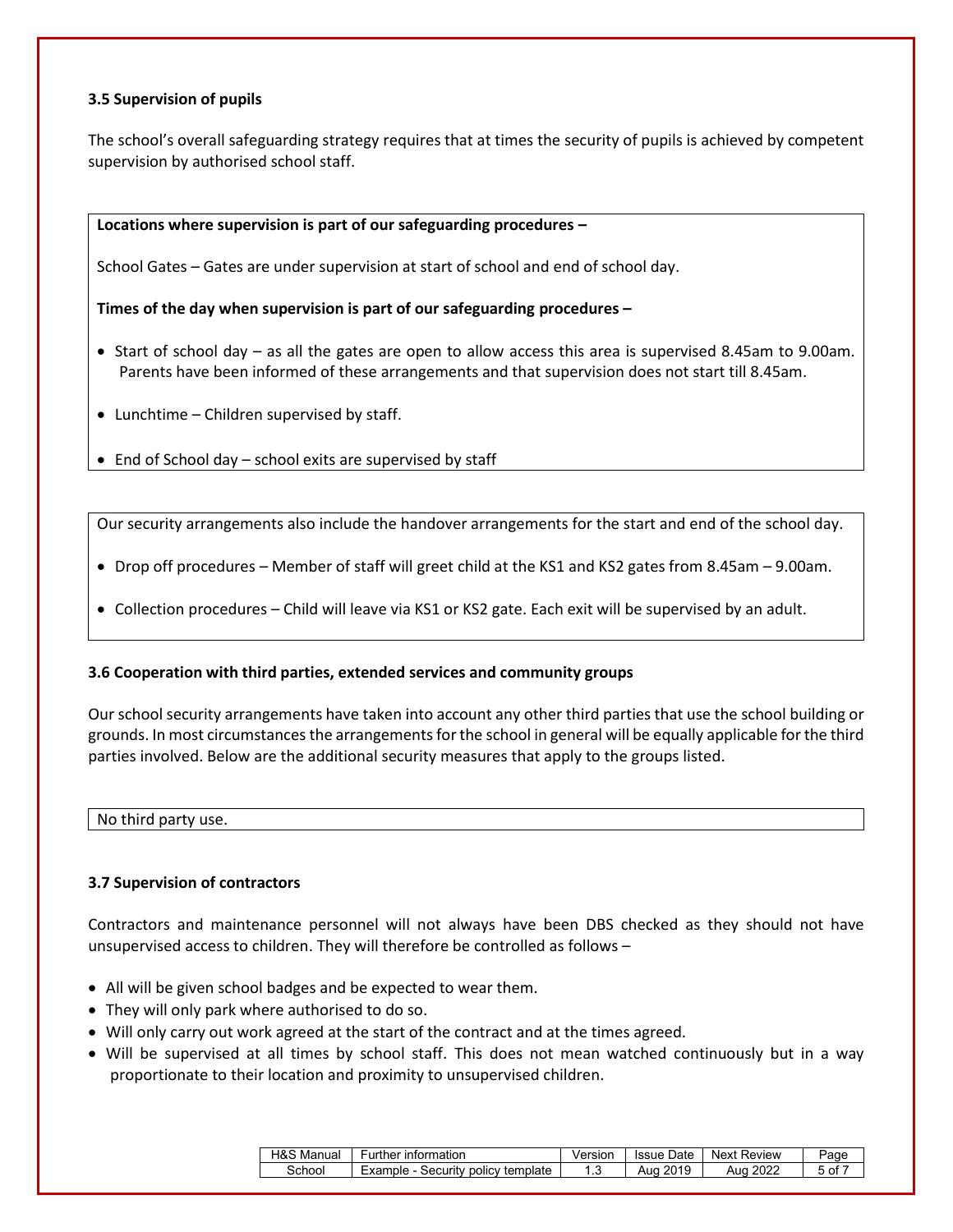## **3.8 Lone Workers**

Our school has Lone Working Risk Assessments for staff where there is a security risk due to the need to work alone.

## **3.9 Physical security measures**

The governing body has considered the need to use physical measures such as fencing and electronic access controls to ensure the safety of staff and pupils. The governors will review the provision of physical security measures on a regular basis in the form of a security risk assessment.

The risk assessment will take into account –

- The location and layout of the school
- Past incidents related to security
- The performance of other security measures already in place or that could be implemented.
- The cost of physical security improvements and the availability of funding.

Where justified by consideration of the risk governors will ensure that physical security measures are installed. There physical controls are not justified the governing body will ensure that other controls are implemented by the school to ensure the safety of staff and pupils.

Where electronic controls are installed, for example alarm systems, they will be maintained as recommended by the manufacturer.

## **3.10 Locking arrangements.**

At different times of the day the school security arrangements require the locking of various entrances and exits as detailed below.

## **3.11 CCTV**

The CCTV system is part of our security procedures. The system has the ability to record incidents to enable evidence to be presented to the appropriate authorities. Signage throughout school informs people of this.

#### **3.12 Cash Handling**

Cash on the premises is avoided wherever possible. Safes should be used and kept locked. Avoid handling cash in visible areas, any money requiring banking should be done at irregular times, particularly where substantial sums are involved.

## **3.13 Valuable equipment**

All items above the value of £25 will be recorded in the school stock book.

Items of valuable portable equipment with a value above £250 will not be left unattended in rooms where there is public access. In such locations the room will be locked when it is vacated. Wherever possible valuable items will also not be left where visible from outside.

| <b>H&amp;S</b><br>Manual | ∶ıntormatıon<br>Further                | Versior | Date<br>Issue | Next F<br>Review | Page |
|--------------------------|----------------------------------------|---------|---------------|------------------|------|
| School                   | policy template<br>Example<br>Security | . ت     | 2019<br>Aua   | Aua              | 6 of |